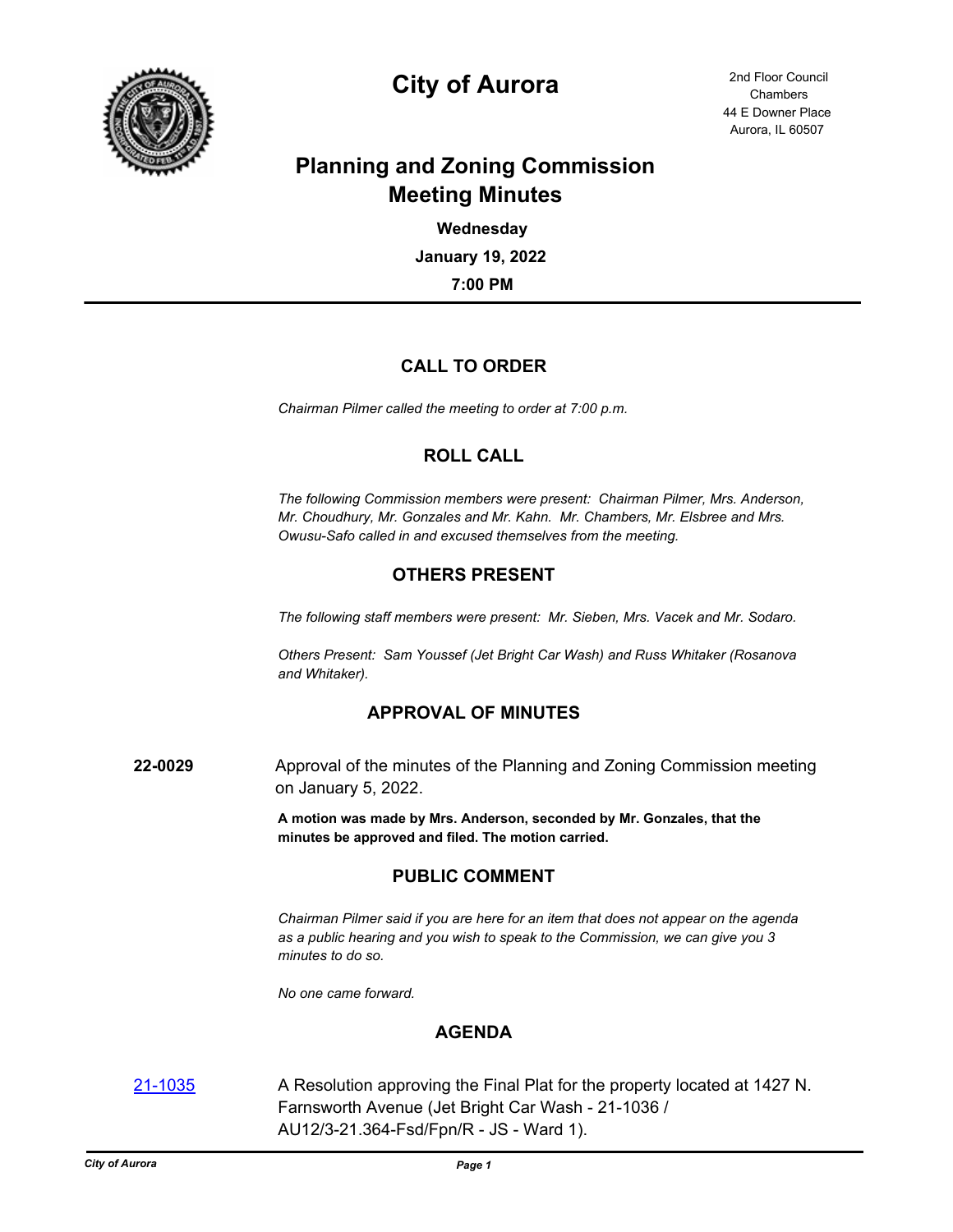*See Attachment for Items 21-1035 and 21-1036.*

**A motion was made by Mr. Choudhury, seconded by Mrs. Anderson, that this agenda item be Forwarded to the Building, Zoning, and Economic Development Committee, on the agenda for 1/26/2022. The motion carried.**

[21-1036](http://aurora-il.legistar.com/gateway.aspx?m=l&id=/matter.aspx?key=11053) A Resolution approving a revision to the Final Plan to relocate and expand the car wash drive aisle on the property located at 1427 N. **Farnsworth** 

*See Attachment for Items 21-1035 and 21-1036.*

**A motion was made by Mr. Choudhury, seconded by Mrs. Anderson, that this agenda item be Forwarded to the Building, Zoning, and Economic Development Committee, on the agenda for 1/26/2022. The motion carried.**

#### **Attachment for Items 21-1035 and 21-1036:**

*21-1035 A Resolution approving the Final Plat for the property located at 1427 N. Farnsworth Avenue (Jet Bright Car Wash – 21-1035 / AU12/3-21.364-Fsd/Fpn/R – JS – Ward 1)*

*Mr. Sodaro said as Chairman Pilmer stated, we are looking at a Final Plat to consolidate some of the lots around the existing Jet Bright Car Wash at 1427 N. Farnsworth Avenue. The site currently consists of 3 lots, 2 being vacant and 1 containing the existing Jet Bright Car Wash. The plan is to consolidate to 2 lots, 1 being vacant for future development and 1 that will hold the future expanded Jet Bright Car Wash, the isle stack, the isles and the expanded vacuum spaces. Concurrently*  with the proposal, we are looking at a Final Plan to, as I stated, relocate and expand *the car wash drive isle. Currently at its peak, the Jet Bright cue can extend onto Farnsworth Avenue, being able at most to stack 30 vehicles. The proposed drive isles, which will be relocated from the south of the property to the north part would be able to stack around 90 without potential for spillover into Farnsworth Avenue. Additionally, there will be an expanded 42 additional vacuum spaces to be constructed as you can see in the center part of the little parking island surrounded by the drive isle. The current layout sometimes has a potential for conflict between cars waiting to get into the car wash and the cars that are coming out of the car wash looking to vacuum, so this plan is to separate the two traffics so that there will not be any conflict. Also included with this, we would be moving the access points. Right now the only access point is to the south of the property as you can see there. This will be creating a second access point for in and out. The current in and out access point would be converted just to an egress. If you have any questions for me, I'd be happy to answer, otherwise, we do have members of the Petitioner present.*

*Chairman Pilmer said would the Petitioner like to add anything?*

*My name is Sam Youssef. I'm the co-owner of Jet Bright Car Wash. I live at 268 N. Jackson Road in Clarendon Hills, Illinois. Thank you for having us tonight. We are really excited about the expansion and thanks for having us for the last 11 years as being part of Aurora and being a part of the community. We are very proud of that. We are hoping this expansion will just enhance the whole customer service experience and make everything nice and safer for everybody that comes in and out of this place. We are hoping to divert all of the spillage on Farnsworth that's been happening for the last few years. Hopefully this will get it done. I'd be happy to answer any questions for*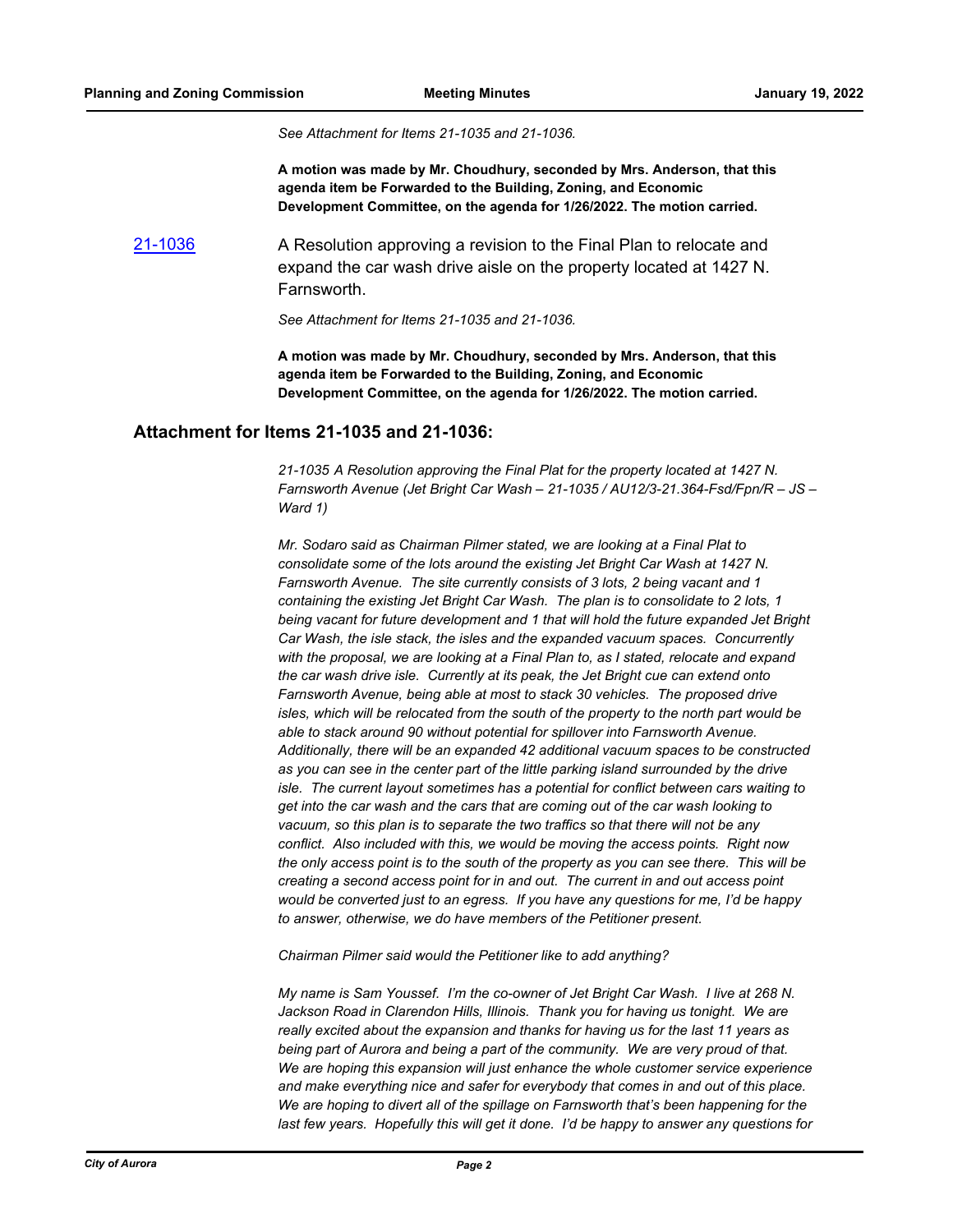*you.*

*Mr. Sodaro said staff would recommend conditional approval of the Resolution approving the Final Plat for the property located at 1427 N. Farnsworth Avenue with the following conditions:*

*1. That approval is contingent upon Final Engineering and stormwater management review.*

*2. Expansion of existing dormant Special Service Area will be required for the long-term maintenance of the proposed detention basin.*

*Mr. Sodaro said these were 2 conditions put on by the Engineering Department just to ensure that everything goes smoothly after the City Council approval.*

*MOTION OF CONDITIONAL APPROVAL WAS MADE BY: Mr. Choudhury MOTION SECONDED BY: Mrs. Anderson AYES: Chairman Pilmer, Mrs. Anderson, Mr. Choudhury, Mr. Gonzales, Mr. Kahn NAYS: None*

*Mr. Sodaro said this will next be heard at the Building, Zoning and Economic Development Committee meeting on Wednesday, January 26th at 4:00 p.m. in Council Chambers.*

*21-1036 A Resolution approving a revision to the Final Plan to relocate and expand the car wash drive aisle on the property located at 1427 N. Farnsworth Avenue (Jet Bright Car Wash – 21-1036 / AU12/3-21.364-Fsd/Fpn/R – JS – Ward 1)*

*Mr. Sodaro said staff would recommend conditional approval of the Resolution approving a revision to the Final Plan to relocate and expand the car wash drive isle for the property located at 1427 N. Farnsworth Avenue with the following conditions:*

*1. That approval is contingent upon Final Engineering and stormwater management review.*

*2. Expansion of the existing dormant Special Service Area will be required for the long-term maintenance of the proposed detention basin.*

*MOTION OF CONDITIONAL APPROVAL WAS MADE BY: Mr. Choudhury MOTION SECONDED BY: Mrs. Anderson AYES: Chairman Pilmer, Mrs. Anderson, Mr. Choudhury, Mr. Gonzales, Mr. Kahn NAYS: None*

*Mr. Sodaro said this will next be heard at the Building, Zoning and Economic Development Committee meeting on Wednesday, January 26th at 4:00 p.m. in Council Chambers.*

[21-0846](http://aurora-il.legistar.com/gateway.aspx?m=l&id=/matter.aspx?key=10863) **A Resolution Approving a Final Plat for Lincoln Prairie by Del Webb** Subdivision on vacant land generally located south of Wolf's Crossing and east of Eola Road (Pulte Home Group - 21-0846 / WH18/2-21.306-Fsd/Fpn - TV - Ward 9)

*See Attachment for Items 21-0846 and 21-0847.*

**A motion was made by Mrs. Anderson, seconded by Mr. Kahn, that this agenda item be Forwarded to the Building, Zoning, and Economic Development**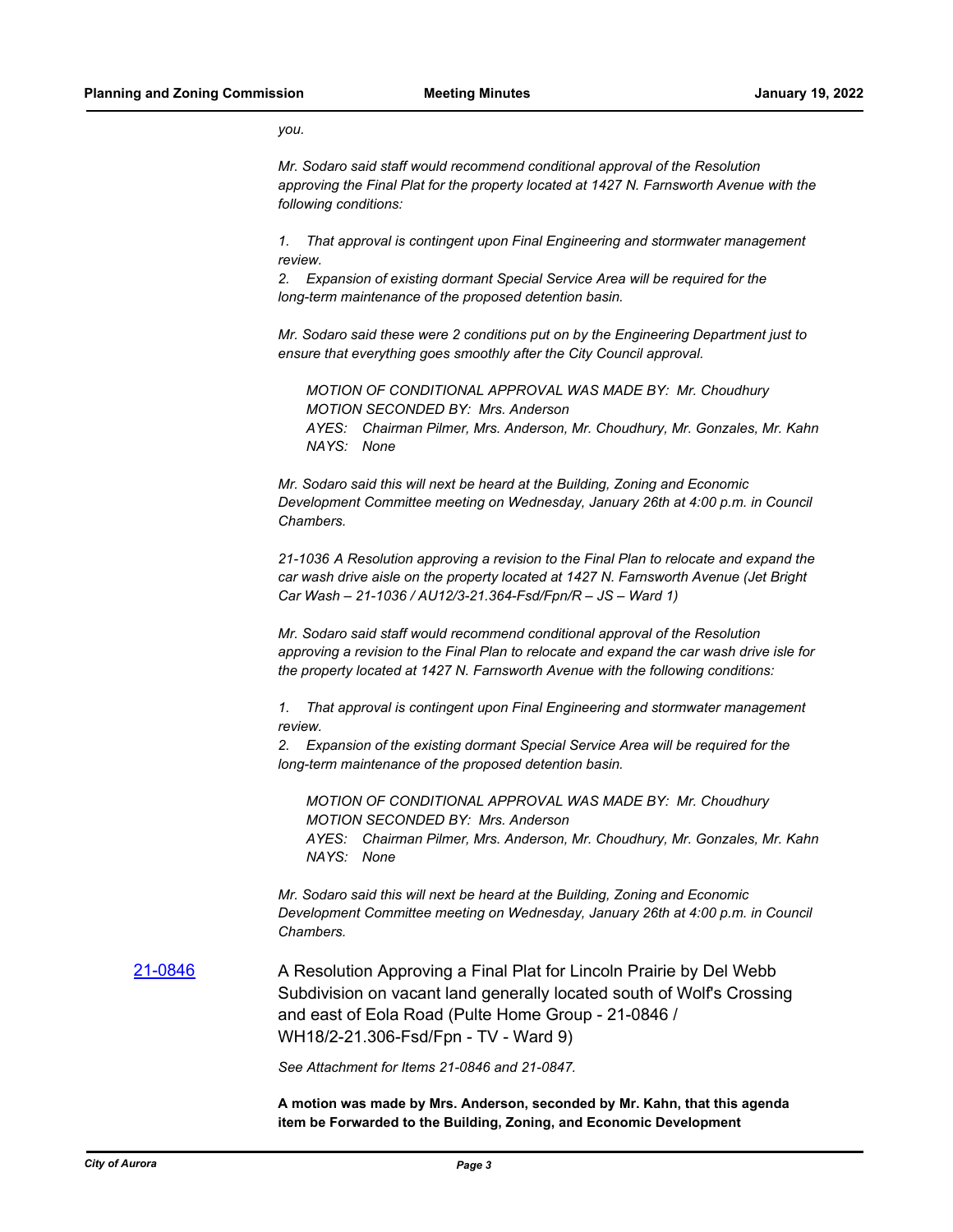#### **Committee, on the agenda for 1/26/2022. The motion carried.**

[21-0847](http://aurora-il.legistar.com/gateway.aspx?m=l&id=/matter.aspx?key=10864) A Resolution Approving a Final Plan for Lincoln Prairie by Del Webb Subdivision, Phase 1 generally located south of Wolf's Crossing and east of Eola Road (Pulte Home Group - 21-0847 / WH18/2-21.306-Fsd/Fpn - TV - Ward 9)

*See Attachment for Items 21-0846 and 21-0847.*

**A motion was made by Mr. Choudhury, seconded by Mr. Gonzales, that this agenda item be Forwarded to the Building, Zoning, and Economic Development Committee, on the agenda for 1/26/2022. The motion carried.**

#### **Attachment for Items 21-0846 and 21-0847:**

*21-0846 A Resolution approving a Final Plat for Lincoln Prairie by Del Webb Subdivision on vacant land generally located south of Wolf's Crossing and east of Eola Road (Pulte Home Group – 21-0846 / WH18/2-21.306-Fsd/Fpn – TV – Ward 9)*

*Mrs. Vacek said I'm going to just give a really brief presentation and then turn it over to the Petitioner. They do have a little bit more in depth of a presentation. The subject property is approximately 115 acres, which is part of the Lincoln Prairie Planned Development District. As you may recall, in February of last year, the city did approve the Wolf's Crossing Sub Area Plan, which designated the future land use for this area as primarily low density residential. Then in April of 2021, the City Council approved a revision to the Annexation Agreement, the Plan Description and a Preliminary Plat and Plan for the Lincoln Prairie development. The Petitioner is requesting approval of a Final Plat and Plan for Phase 1 of the Lincoln Prairie by Del Webb Subdivision. The details of the request include the construction of 168 age restricted single family residential homes within a gated community. The gross density is 1.46 dwelling units per acre for the first phase. Since this is a gated community, the streets will be private. The Homeowner's Association will be responsible for the maintenance of the private streets, the amenity center, the common areas, landscaping, mowing, and snow removal of the individual residential lots. As part of Phase 1, the Petitioner is also constructing an amenity center on the eastern portion of Lot 555 overlooking the pond. The amenity center consists of 2 buildings connected with a covered breezeway. The northern building will be used for sales until the sales are completed and then it would be converted to additional amenities. The main building, which is the one to the south, will include offices, an indoor pool, a fitness center, an aerobics area, a billiard room and social gathering areas. There are additional outdoor amenities, including the outdoor pool, tennis courts, bocce ball courts, pickleball courts, barbeque areas and covered shelters. The amenity center has a total of 124 parking spaces, of which 18 would be handicapped. Sidewalks and trails are being built throughout the development. There are several stormwater detention facilities being constructed within this first phase also. Additionally, the Petitioner is proposing to construct some additional stormwater detention on the adjacent offsite parcel to the south to meet the runoff requirements. This facility would be expanded in the future. The Petitioner also has an agreement with Fox Metro for the construction of a regional*  lift station, which will provide sanitary sewer for the Lincoln Prairie by Del Webb and *the future phases of the Lincoln Prairie Planned Development. The Final Plan also includes full landscaping plans and building and signage elevations, which you have in your packet. At this time, I'll turn it over to the Petitioner unless you have any questions for me.*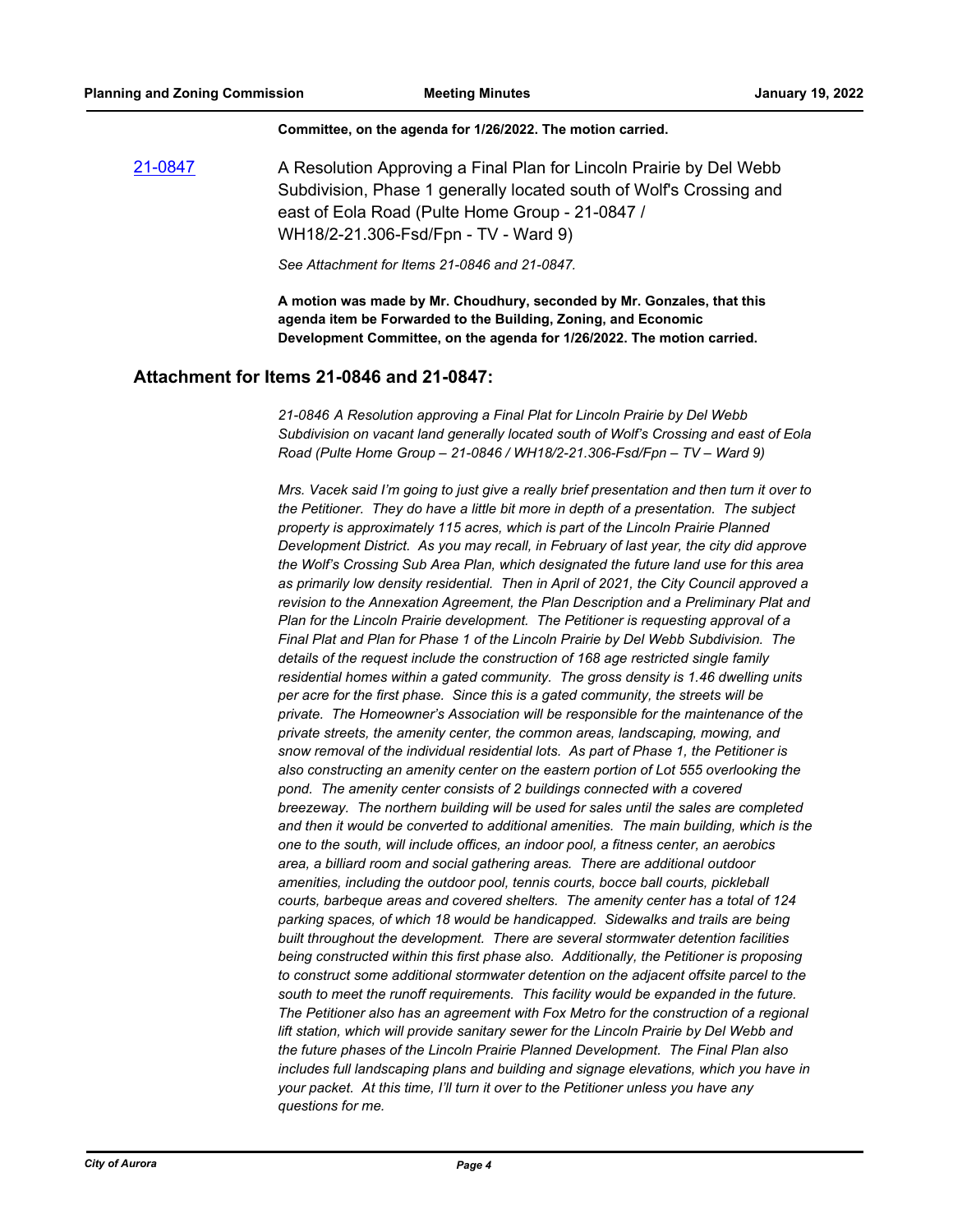*Good evening. Russ Whitaker with Rosanova and Whitaker. I'm here this evening on behalf of Pulte Home Company as the contract purchaser of the property at issue this evening. I have a couple members of the team with me tonight. I've got Matt Brolley, who is the Land Entitlement Manager with Pulte, and Joe Iovinelli, who is with Manhard and is our Civil Engineer on the project. They'll help me answer questions if you've got a couple. Tracey kind of did a high level background, but hopefully pictures help bring some of the stuff to life here. This plan may look familiar. This is the 500 plus acres that is the Lincoln Prairie development. Pulte is the contract purchaser of all of this property, but will be buying the property in phases. When we went through with annexation, what we did is we broke that parcel, the large 550 acre parcel, into 6 different parcels. You can see to the north you've got the Lincoln Crossing development, which is already coming through this Commission for Final Plan and Plat approval. We've broke ground, I think it was in August or September, on that portion of the development. That's a traditional single family subdivision. We are continuing with development right now. I think there are a couple of models that have gone vertical and we anticipate opening sales at Lincoln Crossing in March. The largest component of the development was Parcel 2, which is the large Del Webb portion of the development kind of on the eastern segment of the property. Del Webb was always contemplated as a 3 phase project. We are here before you with Phase 1 of that project. The 2 parcels that are identified in red are both future development parcels. Those are commercial development parcels, so we see that being a little bit off in the future as we build some additional residential base. Just as a point of reference, the 2 parcels, large yellow parcels along what would be Route 30, are future development parcels as well. We've term those as being flex parcels. The thought process being that they will either develop similar to Lincoln Crossing with a traditional single family development or they would develop similar to Del Webb as a natural expansion of Del Webb. Tracey talked a little bit about the amenity center for Del Webb, which I think is like 22,000 square feet or something like that when you put the 2 buildings together. I would note that as we are looking at this plan, the amenity center and the outdoor amenities that are being built as part of this Phase 1 are sized to contemplate that both the Parcel 4 and Parcel 5 would be developed as part of Del Webb. The plan here is a rendered site plan showing Phase 1. I look at this plan and I think there's a lot going on, but there doesn't seem to be that many lots. There are 169 lots on the 115 acres. That's like 1.5 units an acre, so I think that speaks to the amount of open space that's being incorporated in the Phase 1 of the project and that's important because when we do projects like this and we've got a significant spend in terms of infrastructure and amenity-type improvements, one of the leading questions is always well are we actually going to see you build that part of it, and the answer here is clearly yes. As we are just beginning Phase 1, we've planned for all of that amenity center and all of the sort of core amenities that are critical components of making a Del Well community what it is being incorporated in this Phase 1 plan. That is a huge commitment on behalf of Pulte. They could not build themselves out of this development and be profitable, which is the Phase 1. There is a long-term commitment to a 3 phase project being made with the improvements you see before you here.*

*So just talking a little bit about some of those improvements, if we kind of start on the left hand side, you can see the curved road. That's Eola Road. That is where the primary access is. Del Webb Boulevard will come in and be the primary access route into the development. Sort of to the north of Del Webb Boulevard and then on the opposite side of Eola Road you can see those components being shown here on the plan. There is a pedestrian bridge that is an important component of the plan. That pedestrian bridge is in review process right now. It will also be part of the Phase 1 construction, or will be constructed during Phase 1 of Pulte's work here. That*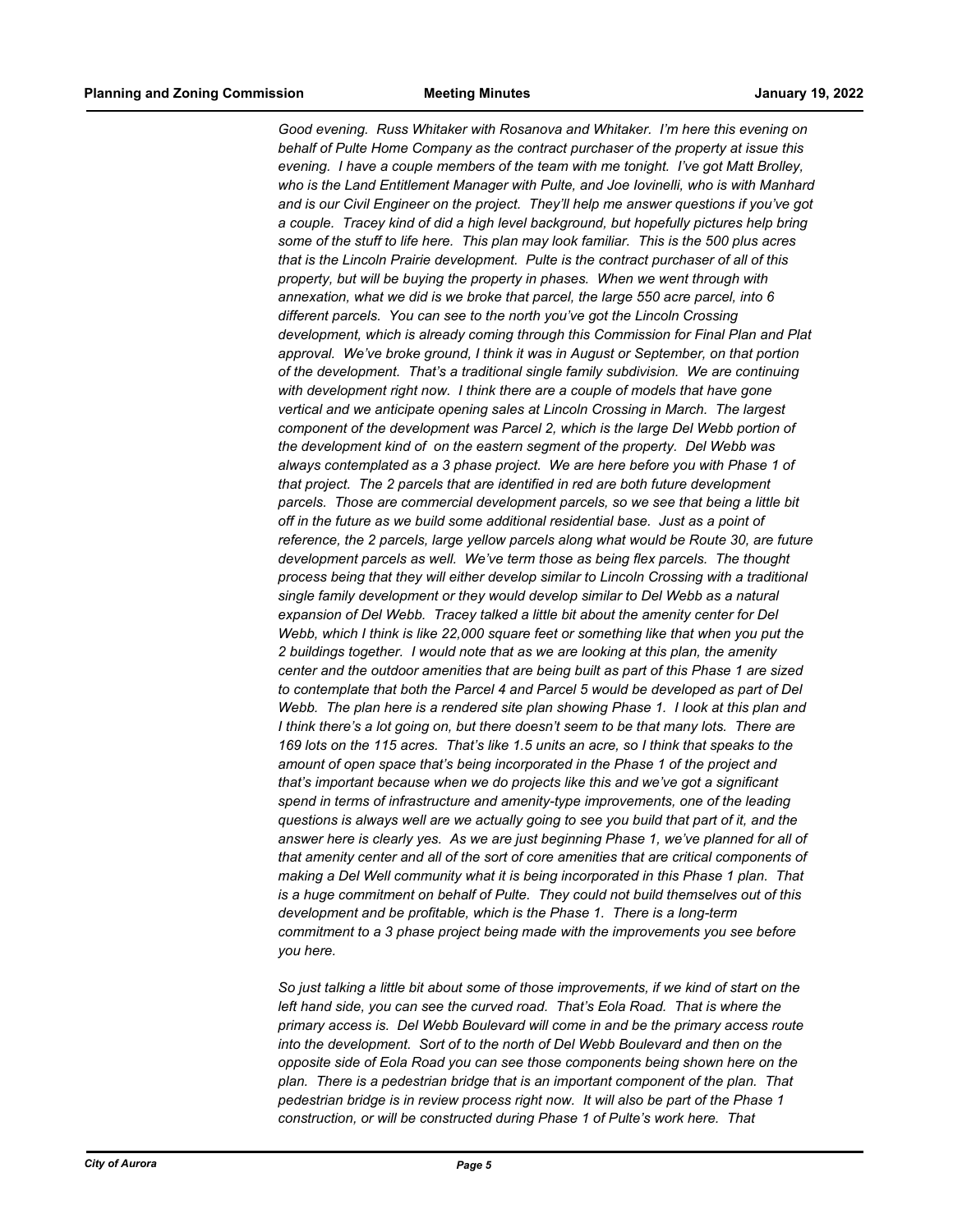*pedestrian bridge includes all of that landscaping heading up Eola Road and then all of the landscaping on what would be the west side of Eola Road and then ultimately a pedestrian connection that's going to lead up to the school campus that is bordering the property there. So again, a significant investment. I'm going to flip the next page over so you can see the labeled Del Webb Boulevard there. Tracey mentioned public roads/private roads. This is sort of where that break happens. What we are looking at here is the guard house, so a little bit difficult to see. I zoom in a little bit. You can see a little box in that center island. That is actually a guard house, so that's a washroom kind of an open space. You can imagine you've been through a guard house before. This is envisioned to be a manned facility providing, or ensuring people are coming and going as they are supposed to. There would be a gate in this location. If there is not a manned guard, there will be keypad/key fob type access allowing people to come and go. Basically to the west of that guard house is going to be public street. To the east of the guard house is going to be private streets heading into the development. I thought it was helpful to kind of see how that was operating and that is really the primary gated nature of the development, at least as part of Phase 1.*

*If we go back to this slide, you kind of continue down the Del Webb Boulevard. I think the next component that's really critical to talk about, and Tracey talked a little bit about the stormwater, we are overbuilding stormwater here. Approximately 40% of the overall stormwater for the development will be built as part of Phase 1. I think the amenity center is really the critical component. The scale here is difficult. When we look at the amenity center and that prairie just to the north of it and then the pond that extends off of it, that's actually 32 acres. The pond, the prairie, the wetland, the amenity center sits on 32 acres. We think about there's a lot of developments that happen in Aurora where you might have 60 or 80 homes and they sit on 32 acres. Here we've got 32 acres being just devoted to that amenity space and trying to create a character, create an environment that's going to make this a really special place. Tracey mentioned the sales building to the north. You can see it labeled the Sales Center there. That's approximately a 4,000 square foot building. Del Webb has certain requirements built into the structure. We can't sell out of a model, so we construct a separate sales center here. It will be strictly for sales purposes of what we're building through the community. As Tracey said, that will convert to clubhouse space to be owned and maintained by the association once we are finished with sales. The amenity building is located to the south. That's roughly 18,000 square feet in building space. Tracey kind of walked through some of the things. I think that one of the key features is a large indoor pool. With that pool, there's also some spa space, there's men's and women's locker rooms, and then there's just a plethora of different social gathering areas, whether it's a billiards room or a meeting room. There is a separate aerobics room, there is a separate fitness center, there is continuous gathering spaces that can seat well over 100 people in a single room, so it provides a lot of different flexibility for people to gather in this central space and really develop that sense of community that is core to Del Well. So we are excited about the level of space that's being built here. It's hard not to talk about some of the outdoor spaces as well. When you look here at the plan, you can see that there's just sort of this grand outdoor plaza/patio area sort of between that sales center and the amenity building. You can kind of imagine those are going to be elevated a little bit with some tiers coming down toward the water, just outdoor passive recreational spaces there along with bocce as more of an active amenity space. You can see there's a trail network that runs right along the detention basin here. That detention basin is absolutely serving functional purposes of stormwater detention, but it is being incorporated very thoughtfully into the plan here as an amenity. So we are thinking about how people are using these indoor spaces and outdoor spaces and the view corridors we're creating and being able to sit there and enjoy that pond. You see very*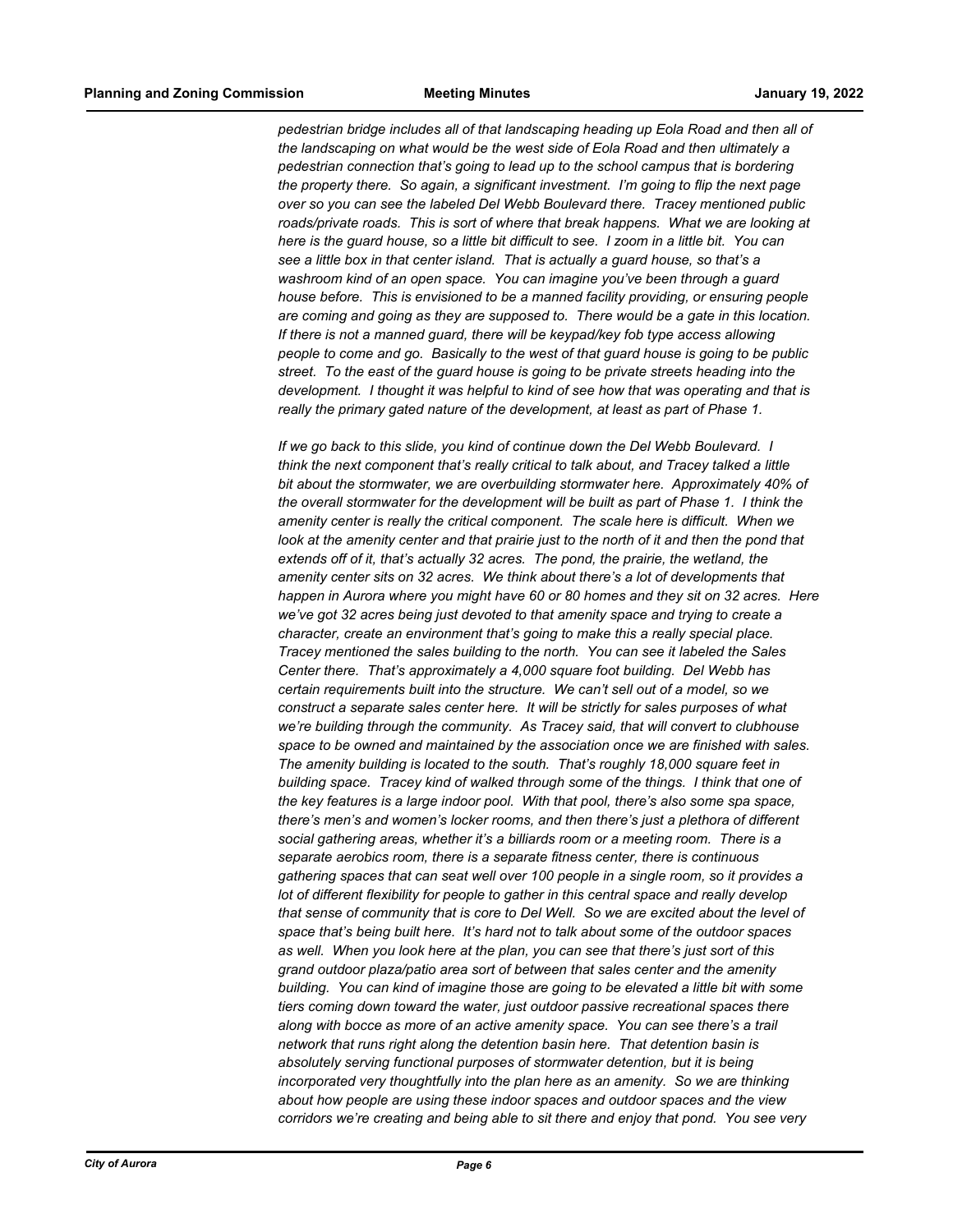*thoughtfully that that pedestrian path really just kind of clips the edge of the stormwater detention basin very purposefully. You can see their second pool here. This time an outdoor pool. All kinds of patio space built around that pool and then extending up into the building. And then, of course, other more active recreational spaces further to the south. You've got tennis and I feel like, with Pulte, we've tried building pickleball courts in like 5 different communities over the last 2 years and all of the communities say they are so popular that you can't build them here because it is going to create a mess and it's going to be too much demand and it is a big issue. So we are finally getting our pickleball courts here as part of the private amenities. We see this as being a major attraction in helping to drive sales here at Del Webb.*

*Some images here. This is a little bit hard to read on this scale. It is a very long linear building. Again, we are targeting 55 plus audience here, so we are not looking at a lot of 2 story spaces, as we'll see in the homes. Homes are generally ranches. All single story space here in the clubhouse. You can see the 4,000 square foot sales center building on the left hand side of the image here. You see the breezeway connecting the buildings and then the large clubhouse. I would note there are the 2 story windows on the right hand side. That is going to be where your pool is located. The space is made 2 stories to help bring in some light and air and help create the character of that space. A different 3D rendering just showing that same space, a little bit of a different look. You can see high quality building materials. The siding material is all Hardi or LP Smart side. We've got masonry included. You've got all kinds of architectural features. There's metal panel roofing, different types of siding accents, so lots going on with the architecture. Just another view that is showing some of the detail. Here you can see that you've got the different Hardi siding material, you've got the different structure to the siding material running around the entrance there, different colors, different textures.*

*The last thing I wanted to talk about real quick is the actual lotting. We're not just here for the amenities. We will be building homes, 169 of them, as part of Phase 1. What we're showing here is we're greying out lots that are part of future phases, so what you see in the brighter oranges and yellows are the Phase 1 lots on the north half, or the top half, of this diagram. All of the lots are broken into 3 different series types. It is the Scenic, the Distinctive and the Echelon. You can see 60, 70, 39 units respectively adding up to the 169 total units. So just a little about those. This is what we typically refer to as our product matrix, so this is going to show you the various floor plans that we'll offer in each series of homes. The Scenic is a 34 foot product. That's simply meaning that the home is going to be 34 feet wide. The Distinctive is going to spread out a little bit more at 40 foot wide. The Echelon being 54 foot wide. So you can see that there is a wide range of square footages that are made available here. I think these are all minimum square footages. Pulte provides a lot of optionality for their homes, whether it's a sunroom or whether it's bonus space that can be built up into a second story. What we find many times is you've got a base 2 bedroom home. Someone is looking for another bedroom or space where they can host grandkids. Instead of going and adding that space to the basement, you can do it much more efficiently on a ranch plan with adding second story space, so there is a lot of opportunity to do things like that here and you can kind of see if you look in that bed category, or the bed column, 2 to 3 beds, or 2 to 4 beds and so that's where you get some of that optionality and you would be increasing the square footage. We've got options for 2 and 3 car garages. There are different basement and loft options and then importantly we're concerned about the streetscape and if you've seen what we're doing with the elevations for the clubhouse, it says that we are very interested in the architectural character of the community. So we have all of these different elevation options. So just starting at the top, if you look at the Vista floor plan in the Scenic*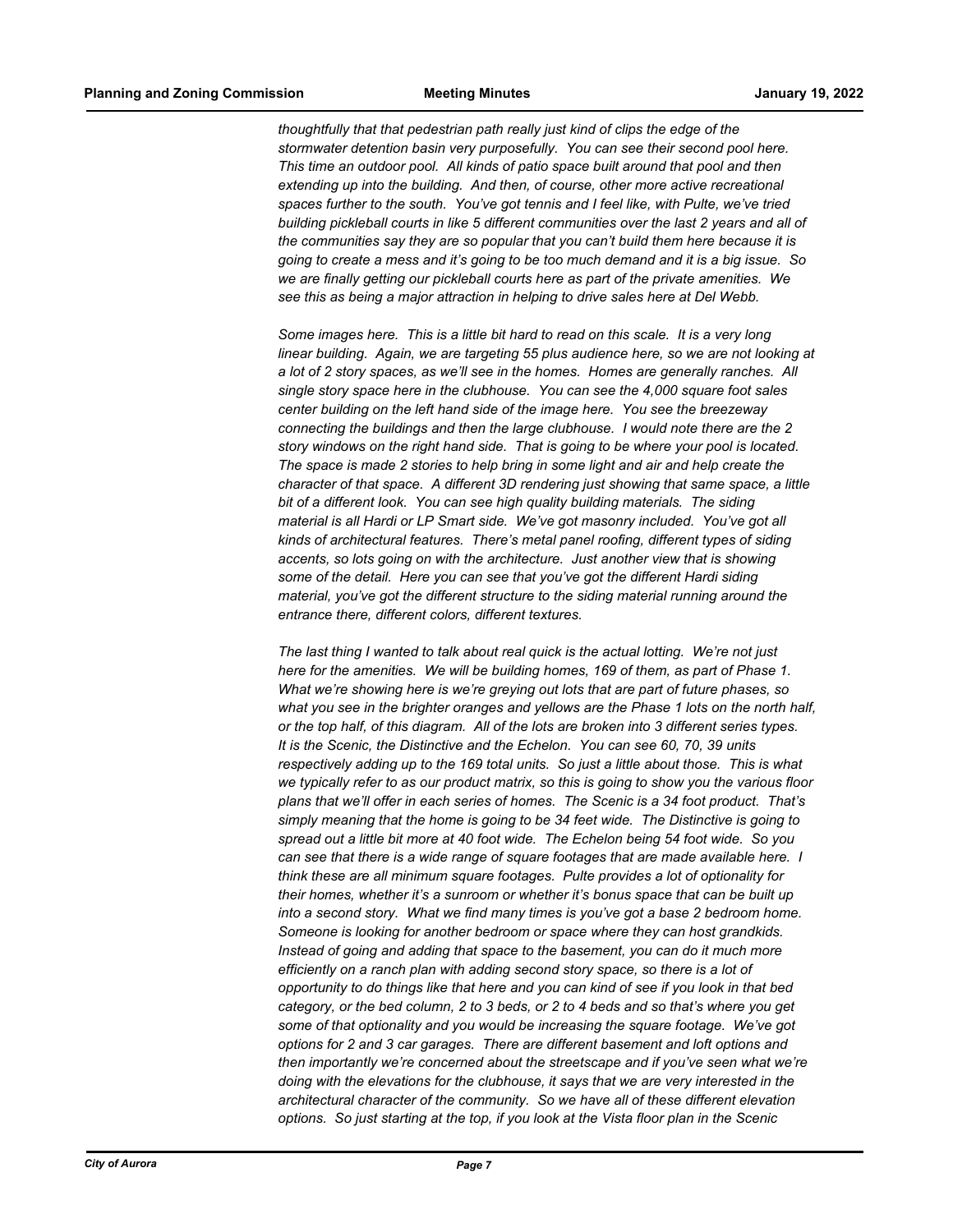*series, you run across that far right column and you're going to see that there are 6 different elevations. That means that we are going to have 6 different distinctive elevations, different architectural styles to each of those elevations. We are unlikely to build 6 Vistas in a row, but if we did build 6 Vistas in the row, if you are standing on the sidewalk looking at them, you would not know that that is the exact same floor plan inside because architecturally speaking too from the outside it looks like an entirely different house. With that, I think it doesn't want to progress any further, so maybe that's the end, not by design, but by choice. There's obviously a lot going on here. We are super excited. Everything we are doing is substantially consistent with what we had don't at preliminary. We've seen great interest in Lincoln Crossing series that's under construction right now and we think we'll have a great opening there at Lincoln Crossings in March. We are really excited about bringing this product and being able to talk to buyers about the opportunities even as we're selling in Lincoln Crossings. We've had a lot of work going in Aurora the last couple of years. We've been very successful. I think that's translated to a bunch of success for the Village as well, or the City as well and we're just excited to build upon what we've been able to do the last couple of years. Thank you.*

*Chairman Pilmer said any questions of the Petitioner?*

*Mr. Kahn said what's the average size lot for the houses?*

*Mr. Whitaker said it is going to vary by series, so throughout the subdivision you are going to see different size lots.*

*Mrs. Vacek said it ranges from 5,200, which are the smaller, the ones that would have the 34 foot houses to 7,680, which would have the larger. The middle one was about 6,000 square feet.*

*Mr. Whitaker said the one thing I would add to that is with this being a Del Webb community, with it being an age restricted community, the other component is that this is going to be a low maintenance community, so when you buy a lot, you do in fact own your property, but all of the exterior maintenance in your yard is going to be taken care of through the association, so you would not do any plowing of your driveway. You wouldn't mow your lawn, you wouldn't maintain the garden bed around the house. All of those things are being taken care of. With that, we impose all kinds of restrictions. It is going to cost a lot more if we have fences sporadically located throughout the community, so we actually prohibit fences by way of example. You couldn't put a shed up in your back yard because now having to cut around that shed is going to create increases in maintenance costs for the common community. There's a lot of restrictions that we impose. While there are private yards, there's some pretty significant limits on what you can do in your yard. We focus more on common open spaces in a community like this because we are really encouraging those folks to come out of their home and go to the amenity center, go the various parks that are kind of located throughout the community.*

*Mrs. Anderson said I have a question. So what if a resident decides to sell their home over time. How is sale handled?*

*Mr. Whitaker said it would happen just like any sale of a home, so like most subdivisions that are developed today, there's going to be a Declaration of Covenants, Conditions and Restrictions that get recorded against the property. Everybody is going to be a member of the Homeowner's Association. That's going to be a more robust Homeowner's Association here, so your dues are going to be a little bit higher. Not*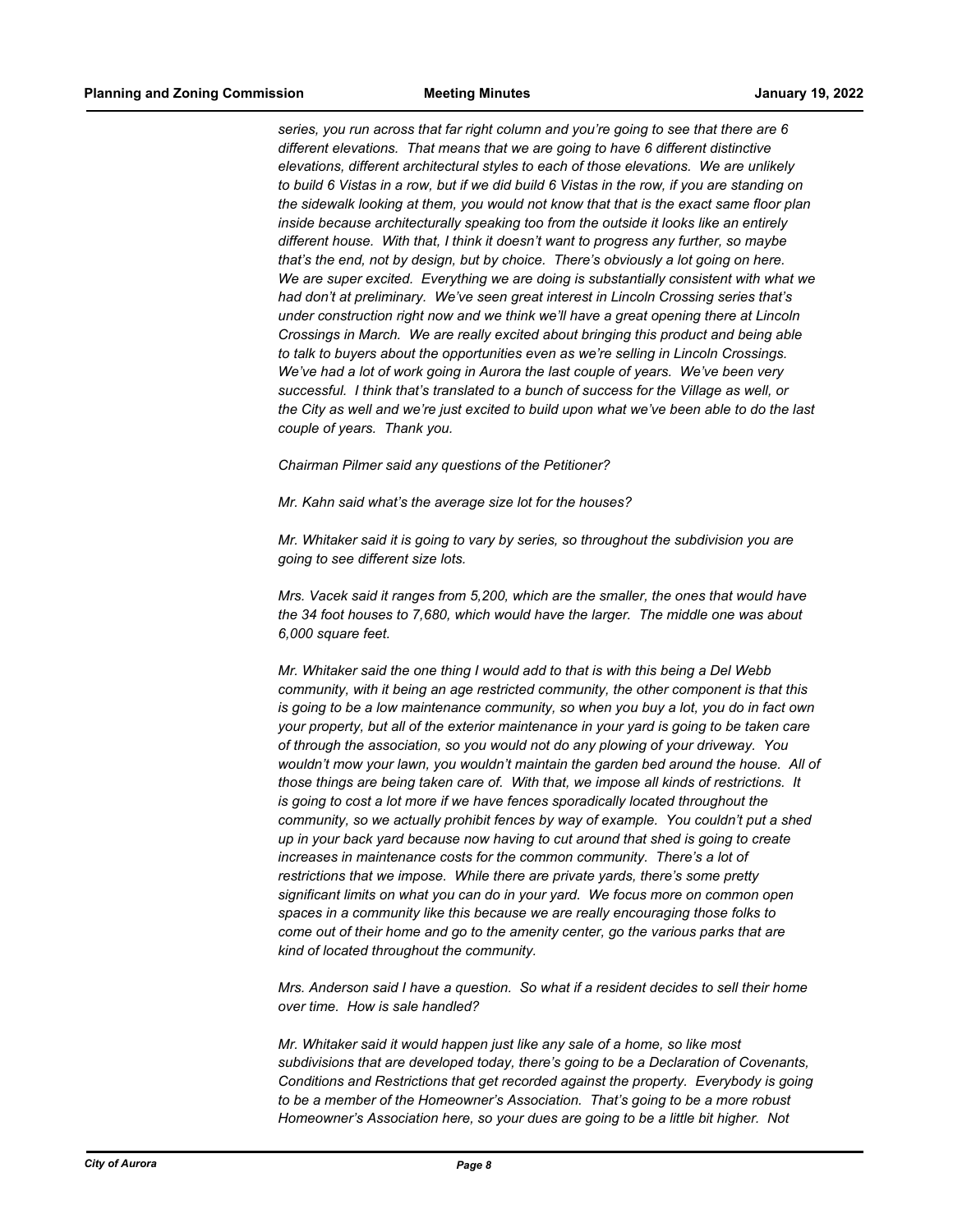*only are they performing all of that exterior maintenance on the lawn and the driveway, not the home just to be clear, but they are also actively managing out of the clubhouse, so there's going to be somebody who is scheduling activities, so the Homeowner's Association is going to have employees and it is going to be run by a management company that's a robust association. The association will also be responsible for enforcement of the age restriction covenant. So when you are buying a home, federal law governs an age restriction, so it says you've got to be 55 plus, here's the exceptions to the 55 plus rule. You've got to maintain these records. You could be audited. If you don't comply you are subject to discrimination under the Fair Housing Act, so there is a litany of requirements that we have to go through. All of that is embedded in the Declarations and the Declaration is going to say not just age restriction, but all of the dues for the common maintenance, and the clubhouse and the employees and the yard maintenance in all of those things. It would all be administered preliminary by Pulte, so when Pulte develops, they will hire a property manager, but they are very active in the management in getting residents involved so they understand the process, but it will ultimately be turned over the residents.*

*Mr. Gonzales said is there another Del Webb community like this in Illinois?*

*Mr. Whitaker said there are 3 of them. There is one in Elgin. There's one in Huntley and then the Grand Dominion in Mundelein.*

*Mrs. Vacek said staff would recommend conditional approval of the Resolution for a Final Plat for Lincoln Prairie by Del Well Subdivision, Phase 1 on vacant land generally located south of Wolf's Crossing and east of Eola Road with the following conditions:*

*1. That the Final Plat be contingent upon Final Engineering approval.*

*Mrs. Vacek said #2 I'm asking you guys not to include because we did get a revised plat. That was what was in your packet. I have had time to review it and so #2 doesn't apply any more, but I will read it into the record so you guys know that it doesn't apply. It just said that the documents be revised to incorporate Zoning and Planning's comments, included in the memo dated January 7, 2022 prior to recording the Final Plat. They have complied with that condition.*

*3. That the proposed easement provisions be reviewed and approved by the city's Law Department prior to recording the Final Plat. Because these are private roads and because of the uniqueness of this, some of our standard provisions for the city easements for utilities and stuff like that they are just manipulating a little bit. We're having our Law Department review that and they would approve it before it got recorded.*

*Chairman Pilmer said you've heard staff's recommendations, which comes with 2 conditions listed in the staff report, which are #1 and #3. Is there a motion?*

*MOTION OF CONDITIONAL APPROVAL WAS MADE BY: Mrs. Anderson MOTION SECONDED BY: Mr. Kahn AYES: Chairman Pilmer, Mrs. Anderson, Mr. Choudhury, Mr. Gonzales, Mr. Kahn NAYS: None*

*Mrs. Vacek said this will next be heard at the Building, Zoning and Economic Development Committee meeting on Wednesday, January 26th at 4:00 p.m. in Council Chambers.*

*21-0847 A Resolution approving a Final Plan for Lincoln Prairie by Del Webb*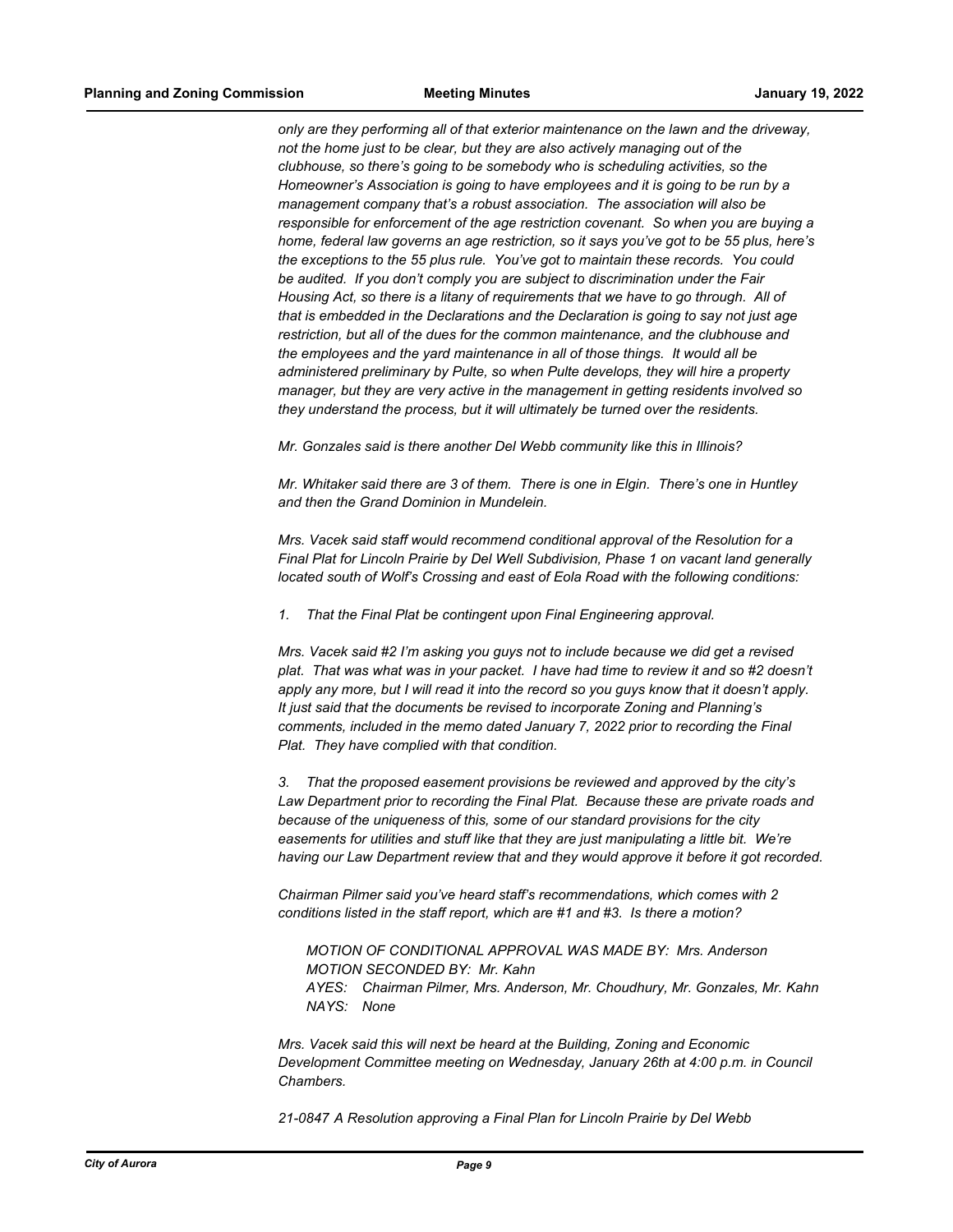*Subdivision, Phase 1 generally located south of Wolf's Crossing and east of Eola Road (Pulte Home Group – 21-0847 / WH18/2-21.306-Fsd/Fpn – TV – Ward 9)*

*Mrs. Vacek said staff would recommend conditional approval of the Resolution approving a Final Plan for the Lincoln Prairie by Del Webb Subdivision, Phase 1 generally located south of Wolf's Crossing and east of Eola Road with the following conditions:*

*1. That the Final Plan be contingent upon Final Engineering approval.*

*2. That no development will be allowed within the regulatory floodplain until a Conditional Letter of Map Revision is received by FEMA. Floodplain fill, to provide access to the site, will be permitted if compensatory storage volume is provided.*

*3. That no building permit will be issued for lots that are located in the regulatory floodplain until a Letter of Map Revision has been received.*

*4. That the Petitioner submit documentation indicating Wheatland Township approval of an emergency access to Bode Road prior to Final Engineering approval.*

*5. That the Petitioner submit an executed Plat of Dedication for a 150 foot right-of-way flare at the intersection of Eola and Route 30 to the City Engineering Division prior to Final Engineering approval.*

*6. That the Petitioner submit an executed Plat of Easement for any offsite easements required by the Engineering Division prior to Final Engineering approval.*

- *7. That all temporary turnarounds comply with the Fire Code.*
- *8. That the Final Plan be revised as follows:*

*a. That a sidewalk be added on the north side of Del Webb Boulevard between Stonecrop Drive and Bellwether Court.*

*b. Unless there is a revision to the Plan Description, that the retaining wall along the east side of Pond G be revised so that each step of the retaining wall does not exceed three feet in height with a minimum run of three feet between steps. Additionally, the stepping of the retaining wall shall not exceed six feet in overall height. 9. That the sign for the amenity center be added to the signage and building elevation.*

*Chairman Pilmer said we've heard staff's recommendation with a total of 9 conditions listed. Is there a motion?*

*MOTION OF CONDITIONAL APPROVAL WAS MADE BY: Mr. Choudhury MOTION SECONDED BY: Mr. Gonzales AYES: Chairman Pilmer, Mrs. Anderson, Mr. Choudhury, Mr. Gonzales, Mr. Kahn NAYS: None*

*Mrs. Vacek said this will next be heard at the Building, Zoning and Economic Development Committee meeting on Wednesday, January 26th at 4:00 p.m. in Council Chambers.*

### **PENDING**

### **ANNOUNCEMENTS**

*Mr. Sieben said I believe 2 weeks will be our next meeting on February 2nd.*

### **ADJOURNMENT**